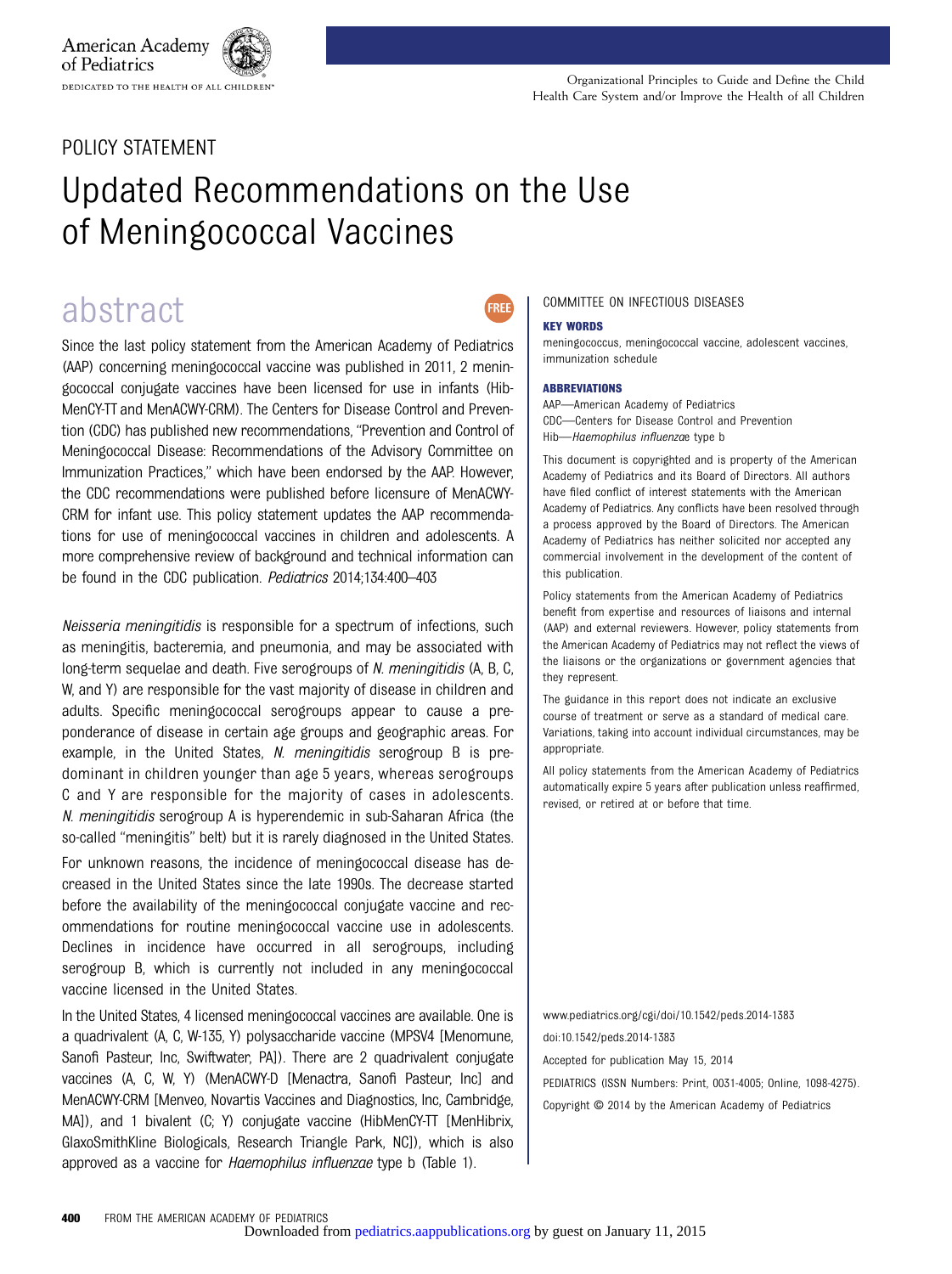TABLE 1 Licensed Meningococcal Vaccines: United States, 1981–2013

| Formulation               | Type           | Trade Name | Manufacturer    | Licensed (y) | Age Group        | Dose(s)       | Serogroups      |
|---------------------------|----------------|------------|-----------------|--------------|------------------|---------------|-----------------|
| MPSV4 <sup>a</sup>        | Polysaccharide | Menomune   | Sanofi Pasteur  | 1981         | $\geq$ 2 v       | Single dose   | A, C, W, and Y  |
| MenACWY-D <sup>b</sup>    | Conjugate      | Menactra   | Sanofi Pasteur  | 2005         | 11 to 55 v       | Single dose   | A. C. W. and Y. |
| MenACWY-D <sup>b</sup>    | Conjugate      | Menactra   | Sanofi Pasteur  | 2007         | 2 to 10 y        | Single dose   | A. C. W. and Y. |
| MenACWY-D <sup>b</sup>    | Conjugate      | Menactra   | Sanofi Pasteur  | 2011         | $9$ to $23$ mo   | 2-dose series | A, C, W, and Y  |
| MenACWY-CRM <sup>c</sup>  | Conjugate      | Menveo     | Novartis        | 2010         | 11 to 55 v       | Single dose   | A, C, W, and Y  |
| MenACWY-CRM <sup>c</sup>  | Conjugate      | Menyeo     | Novartis        | 2011         | 2 to 10 y        | Single dose   | A. C. W. and Y. |
| MenACWY-CRM <sup>c</sup>  | Conjugate      | Menveo     | Novartis        | 2013         | 2 mo to 2 $\vee$ | 4-dose series | A, C, W, and Y  |
| Hib-MenCY-TT <sup>a</sup> | Conjugate      | MenHibrix  | GlaxoSmithKline | 2012         | 6 wk to 18 mo    | 4-dose series | C and Y         |

<sup>a</sup> Package insert available at:<http://www.fda.gov/downloads/BiologicsBloodVaccines/Vaccines/Approvedproducts/UCM308370.pdf>

<sup>b</sup> Package insert available at:<http://www.fda.gov/downloads/BiologicsBloodVaccines/Vaccines/Approvedproducts/UCM131170.pdf>

<sup>c</sup> Package insert available at:<http://www.fda.gov/downloads/BiologicsBloodVaccines/Vaccines/Approvedproducts/UCM201349.pdf>

<sup>d</sup> Package insert available at:<http://www.fda.gov/downloads/BiologicsBloodVaccines/Vaccines/Approvedproducts/UCM308577.pdf>

#### BACKGROUND AND RATIONALE

Meningococcal vaccines are recommended routinely for adolescents and for selected groups of children at increased or persistent risk for invasive meningococcal disease (Table 2). There are 2 types of meningococcal vaccines: (1) polysaccharide and (2) conjugated polysaccharide vaccines. Conjugated polysaccharide vaccines use a T-cell–dependent mechanism that results in a more robust primary immune response and immunologic memory and boosting potential, as compared with polysaccharide-only vaccines that use a T-cell independent mechanism.

The new indications and newly licensed vaccines address immunization of younger children at increased risk for meningococcal disease.

This document provides a complete update of policy recommendations of the American Academy of Pediatrics for children and adolescents.

#### RECOMMENDATIONS

The following are meningococcal vaccination recommendations (Table 3):

- 1. For the pediatric population, an ageappropriate meningococcal conjugate vaccine is preferred to the meningococcal polysaccharide vaccine, unless there is a contraindication for the meningococcal conjugate vaccine.
- 2. Adolescents should be routinely immunized at 11 to 12 years of age and given a booster dose at

16 years of age with a quadrivalent conjugated meningococcal vaccine.

- 3. Adolescents who received their first dose at age 13 to 15 years should receive a booster at age 16 to 18 years at least 8 weeks or up to 5 years after their first dose.
- 4. Adolescents who receive their first dose of meningococcal conjugate vaccine at or after 16 years of age do not need a booster dose.
- 5. Unvaccinated or previously vaccinated first-year college students through age 21 years living in residence halls who received their last dose before their 16th birthday (ie, incompletely vaccinated) should receive a single dose of quadrivalent meningococcal conjugate vaccine.
- 6. For individuals who are at increased risk for invasive meningococcal disease because of persistent complement (eg, C3, C5–C9, properdin, factor H, or factor D) deficiency or functional or anatomic asplenia, a 2 dose primary series (MenACWY-D or MenACWY-CRM) is administered to individuals 2 to 55 years of age, and a 4-dose primary series (MenACWY-CRM or Hib-MenCY-TT) is administered to children 2 to 18 months of age. MenACWY-D can be administered as a 2-dose series to infants 9 to 23 months of age with persistent complement component deficiency, and in infants up to 23 months of age after the fourth dose of the primary pneu-

mococcal conjugate vaccine has been given in children who have functional or anatomic asplenia.

- 7. HIV infection is not an indication for routine MenACWY immunization before 11 years of age. However, HIV-infected children 11 years of age or older should be given a 2-dose primary series 8 to 12 weeks apart (MenACWY-D or MenACWY-CRM) with a single booster dose, consistent with recommendations for healthy adolescents.
- 8. For children older than age 2 years who have persistent risk for meningococcal disease because of complement component deficiency or asplenia, their primary series should include 2 doses of quadrivalent meningococcal conjugate vaccine 8 to 12 weeks apart (MenACWY-D or MenACWY-CRM).
- 9. For children 2 months to 6 years of age at persistent risk for meningococcal disease (Table 2), a booster dose should be given 3 years after the primary series and every 5 years thereafter. For children and adolescents 7 years or older at persistent risk for meningococcal disease (Table 2)

TABLE 2 Children at Increased Risk for Meningococcal Disease

Persistent complement component deficiencies (C3, C5–C9, properdin, factor D, and factor H) Functional or anatomic asplenia

Travel to or reside in an area with hyperendemic or epidemic meningococcal disease

Residence in a community with a meningococcal outbreak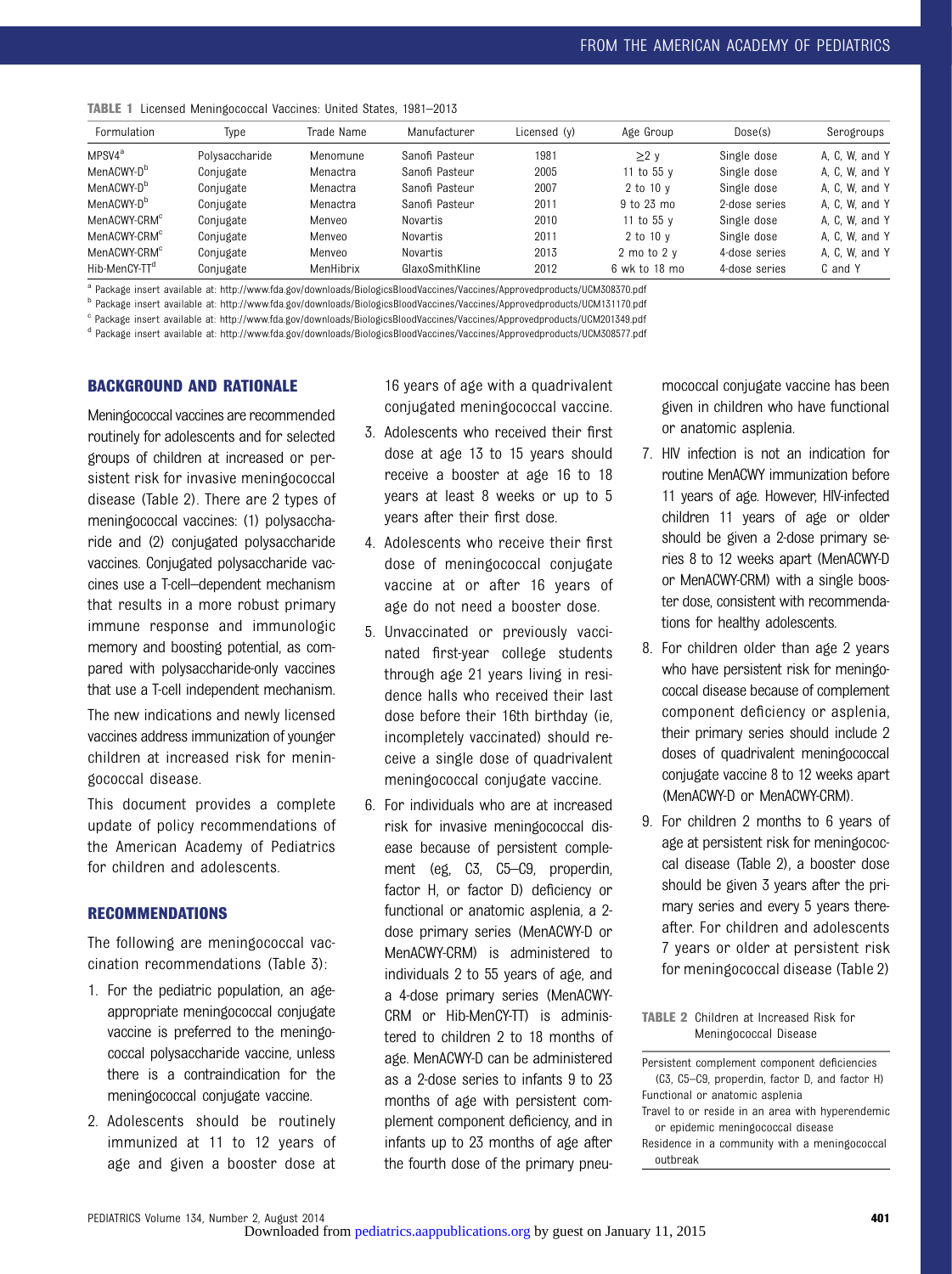|  |  | <b>TABLE 3</b> Recommended Meningococcal Vaccines by Age Group |  |  |  |  |
|--|--|----------------------------------------------------------------|--|--|--|--|
|--|--|----------------------------------------------------------------|--|--|--|--|

| Age Group    | Vaccine                                | Routine Recommendation      | Dosing Schedule                                                                                                         |
|--------------|----------------------------------------|-----------------------------|-------------------------------------------------------------------------------------------------------------------------|
| 2 mo to 10 y | MCV4-D (Menactra, Sanofi) <sup>a</sup> | High-risk only <sup>a</sup> | Primary                                                                                                                 |
|              |                                        | High-risk only <sup>b</sup> | • Age 9 to 23 mo: 2-dose series with 12 weeks between doses                                                             |
|              |                                        | High-risk only <sup>c</sup> | $\bullet$ Age 2 to 10 y: 1 dose                                                                                         |
|              |                                        |                             | Booster (for persons who remain at risk)                                                                                |
|              |                                        |                             | • First booster 3 y after primary series for children who received primary<br>series before age $<$ 7 y, then every 5 y |
|              |                                        |                             | • Every 5 y for children who received primary series after 7th birthday                                                 |
|              | MCV4-CRM (Menveo, Novartis)            |                             | Primary                                                                                                                 |
|              |                                        |                             | • Age 2 to 6 mo: 4 doses at 2, 4, 6, and 12 mo                                                                          |
|              |                                        |                             | • Age 7 to 23 mo: 2 doses should be given, with the 2nd dose given in the 2nd<br>year of life                           |
|              |                                        |                             | $\bullet$ Age 2 to 10 y: 1 dose                                                                                         |
|              |                                        |                             | Booster (for persons who remain at risk)                                                                                |
|              |                                        |                             | • First booster 3 y after primary series for children who received primary                                              |
|              |                                        |                             | series before age $<$ 7 y, then every 5 y                                                                               |
|              |                                        |                             | • Every 5 y for children who received primary series after 7th birthday                                                 |
|              | HibMenCY-TT (MenHibrix, GSK)           |                             | Primary                                                                                                                 |
|              |                                        |                             | • Age 2 to 18 mo: 4-dose series with doses at 2, 4, 6, and 12 to 15 mo<br>Booster (for persons who remain at risk)      |
|              |                                        |                             | • Use MCV4-D or MCV4-CRM (see above)                                                                                    |
| 11 to 21 y   | MCV4-ACWY-D (Menactra,<br>Sanofi)      | Healthy and high-risk       | Primary: healthy                                                                                                        |
|              |                                        |                             | • Age 11 to 15 y: 1-dose primary series with booster at 16 to 21 y                                                      |
|              |                                        |                             | • Age 16 to 21 y: 1 dose, no booster necessary                                                                          |
|              |                                        |                             | Booster: healthy                                                                                                        |
|              |                                        |                             | • Age 16 to 21 y: 1 dose                                                                                                |
|              |                                        |                             | Primary: high risk                                                                                                      |
|              |                                        |                             | • 2-dose primary series for those who have asplenia, HIV infection,                                                     |
|              |                                        |                             | or persistent compliment component deficiency                                                                           |
|              |                                        |                             | Booster (for persons who remain at risk)                                                                                |
|              |                                        |                             | • First booster 3 y after primary series for children who received primary                                              |
|              |                                        |                             | series before age $<$ 7 y, then every 5 y                                                                               |
|              |                                        |                             | • Every 5 y for children who received primary series after 7th birthday                                                 |
|              | MCV4-ACWY-CRM (Menveo,<br>Novartis)    | Healthy and high risk       | Primary: healthy                                                                                                        |
|              |                                        |                             | • Age 11 to 15 y: 1-dose primary series with booster at 16 to 21 y                                                      |
|              |                                        |                             | • Age 16 to 21 y: 1 dose, no booster necessary                                                                          |
|              |                                        |                             | Booster: healthy                                                                                                        |
|              |                                        |                             | $\bullet$ Age 16 to 21 y: 1 dose                                                                                        |
|              |                                        |                             | Primary: high risk<br>• 2-dose primary series for those who have asplenia, HIV infection,                               |
|              |                                        |                             | or persistent compliment component deficiency                                                                           |
|              |                                        |                             | Booster (for persons who remain at risk)                                                                                |
|              |                                        |                             | • First booster 3 y after primary series for children who received                                                      |
|              |                                        |                             | primary series before age $<$ 7 y, then every 5 y                                                                       |
|              | HibMenCY-TT (MenHibrix,                | Not approved for this       | • Every 5 y for children who received primary series after 7th birthday                                                 |
|              | GlaxoSmithKline)                       |                             |                                                                                                                         |
|              |                                        | age group                   |                                                                                                                         |

<sup>a</sup> For children who have complement component deficiency or functional or anatomic asplenia or who are part of a community or organizational outbreak or who are traveling internationally to a region with hyperendemic or endemic meningococcal disease. For infants receiving the vaccine before travel, the 2 doses may be administered as early as 8 weeks apart. Infants who have functional or anatomic asplenia should wait until 2 years of age to prevent immune interference with PCV13.

<sup>b</sup> For children who have complement component deficiency or functional or anatomic asplenia, or who are part of a community or organizational outbreak or who are traveling internationally to a region with hyperendemic or endemic meningococcal disease.

<sup>c</sup> For children who have complement component deficiency or functional or anatomic asplenia, or who are part of a community or organizational outbreak. Hib-MenCY-TT is not recommended for use in children who are traveling internationally to a region with hyperendemic or endemic meningococcal disease. MCV4 should be used as booster doses for children who are given a primary series with Hib-MenCY-TT.

whose initial meningococcal vaccination was administered at 7 years or older, boosters of quadrivalent meningococcal conjugate should be repeated every 5 years (Table 4).

#### SPECIAL CIRCUMSTANCES

Routine vaccination against meningococcal disease is not recommended for healthy children 2 months to 10 years of age unless they are at increased or persistent risk for meningococcal disease (Table 2). Hib-MenCY-TT (MenHibrix) may be administered to any infant for routine vaccination against Haemophilus influenzae type b (Hib). If Hib-MenCY-TT is used for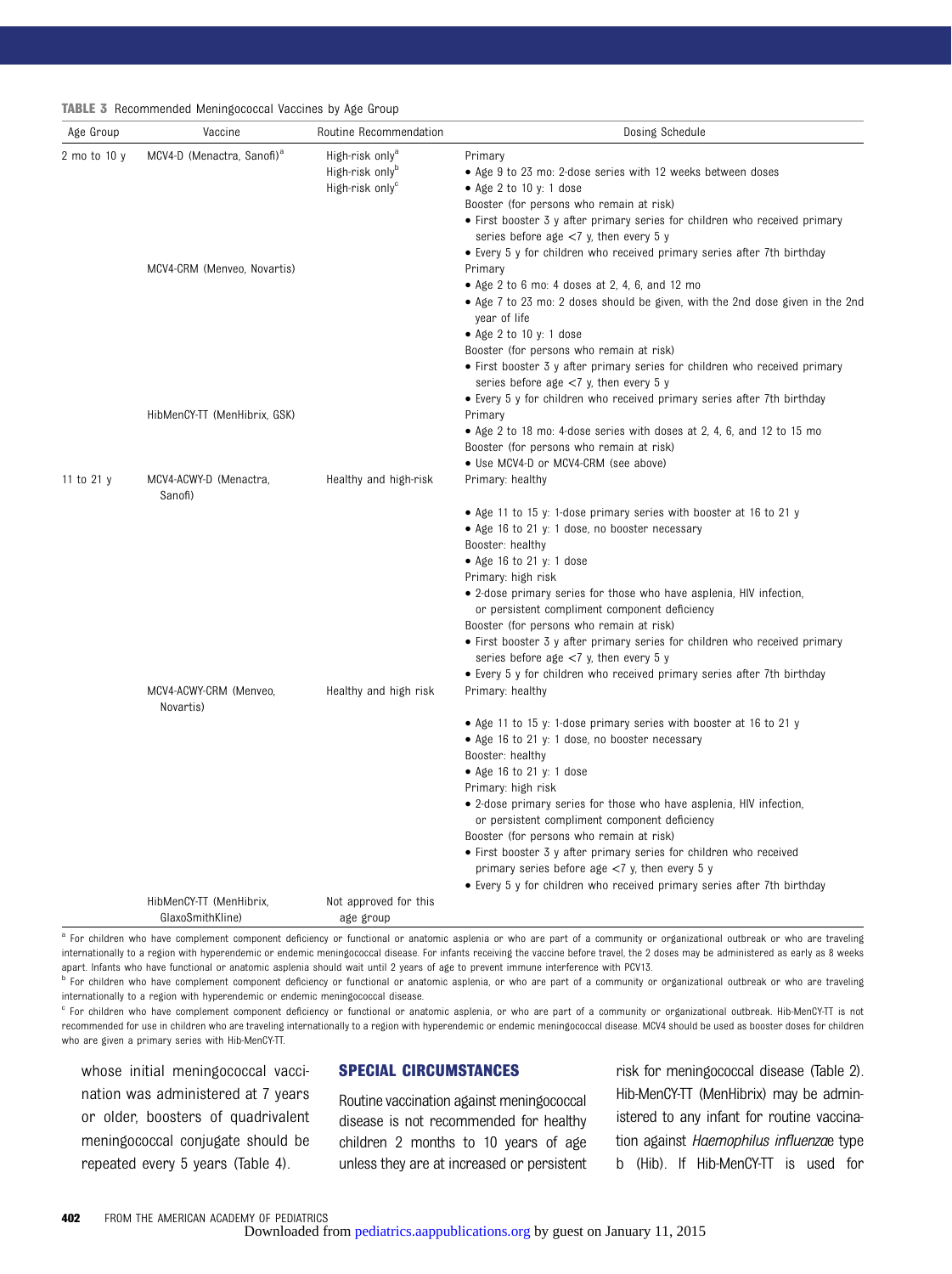| <b>TABLE 4</b> Schedule for Booster Doses in |  |  |
|----------------------------------------------|--|--|
| Individuals Who Have Persistent              |  |  |
| Increased Risk for Invasive                  |  |  |
| Meningococcal Disease                        |  |  |

| Age at Last<br>MCV4 Dose      | Duration Until Next<br>Booster Dose |
|-------------------------------|-------------------------------------|
| $2 \text{ mo} to 6 \text{ v}$ | 3v <sup>a</sup>                     |
| >6y                           | 5 v                                 |

a If last dose was HibMenCY-TT, the booster dose should be MenACWY-D or MenACWY-CRM.

protection against meningococcal disease, it should be used for all 4 doses of Hib vaccine, and other Hib-containing vaccines should not be used.

Limited data suggest that different conjugate vaccine products can be used interchangeably. If the same vaccine product used for the first dose is not available or if it is not known which vaccine product was used previously, administration of the vaccine should not be deferred if indicated, and any licensed age-appropriate conjugate vaccine can be administered.

The meningococcal vaccine is not routinely recommended for HIV-infected children until they reach 11 years of age, similar to other non–HIV-infected adolescents. HIV-infected children should receive 2 doses as their primary series.

A primary series consisting of 2 or more doses (depending on the age of the child) is indicated for children who have asplenia (reduced antibody response after a single primary dose) and complement component deficiency (higher antibody levels are needed for bacterial clearance mechanisms, such as opsonization, and more rapid antibody waning).<sup>1</sup>

For travelers to areas with high meningococcal endemicity (parts of sub-Saharan Africa [the so-called "meningitis belt"] or the Hajj in Saudi Arabia), an age-appropriate meningococcal

vaccine that includes serogroups A and W is indicated. Periodically, there may be other areas in the world with meningococcal outbreaks (eg, serogroup W in Chile). Travelers need to monitor this possibility. Completion of the entire series is preferred before travel as follows: (1) for children  $\leq$ 9 months of age: 2, 4, and 6 months of age (with booster at 12 to 18 months of age) with MenACWY-CRM; (2) for children  $\geq$ 9 months to 23 months of age: 2 doses separated by at least 8 weeks (MenACWY-D) or 2 doses separated by at least 3 months (Menveo); and (3) for people >24 months of age: a single dose (MenACWY-D or MenACWY-CRM).

Pregnancy and breastfeeding do not preclude vaccination with MenACWY (Menactra or Menveo) or MPSV4 (Menomune) if indicated.

#### PRECAUTIONS AND CONTRAINDICATIONS

Vaccination with any meningococcal vaccine is contraindicated in people known to have a severe allergic reaction to any component of the vaccine. Conjugate vaccines that contain diphtheria or tetanus toxoid are contraindicated in people who have severe allergic reactions to these toxoids. A history of Guillain-Barré syndrome is not a contraindication or precaution for meningococcal vaccination. A previous temporal relationship between MenACWY-D and Guillain-Barré syndrome was not determined to be causally related. All currently licensed meningococcal vaccines are inactivated. They can be administered to people who are immunosuppressed as a result of disease or medication. However, the response to meningococcal vaccine in immunosuppressed children may be less than optimal.

#### COMMITTEE ON INFECTIOUS DISEASES, 2013–2014

Michael T. Brady, MD, FAAP, Chairperson – Red Book Associate Editor Carrie L. Byington, MD, FAAP H. Dele Davies, MD, FAAP Kathryn M. Edwards, MD, FAAP Mary Anne Jackson, MD, FAAP – Red Book Associate Editor Yvonne A. Maldonado, MD, FAAP Dennis L. Murray, MD, FAAP Walter A. Orenstein, MD, FAAP Mobeen H. Rathore, MD, FAAP Mark H. Sawyer, MD, FAAP Gordon E. Schutze, MD, FAAP Rodney E. Willoughby, MD, FAAP Theoklis E. Zaoutis, MD, FAAP

#### EX OFFICIO

Henry H. Bernstein, DO, FAAP – Red Book Online Associate Editor David W. Kimberlin, MD, FAAP – Red Book Editor Sarah S. Long, MD, FAAP – Red Book Associate Editor H. Cody Meissner, MD, FAAP – Visual Red Book Associate Editor

#### LIAISONS

Marc A. Fischer, MD, FAAP - Centers for Disease Control and Prevention Bruce G. Gellin, MD – National Vaccine Program **Office** Richard L. Gorman, MD, FAAP – National Institutes of Health Lucia H. Lee, MD, FAAP  $-$  US Food and Drug Administration R. Douglas Pratt,  $MD - US Food$  and Drug Administration Jennifer S. Read, MD, MS, MPH, DTM&H, FAAP – US Food and Drug Administration Joan L. Robinson, MD – Canadian Pediatric Society Marco Aurelio Palazzi Safadi, MD – Sociedad Latinoamericana de Infectologia Pediatrica Jane F. Seward, MBBS, MPH, FAAP – Centers for Disease Control and Prevention Jeffrey R. Starke, MD, FAAP – American Thoracic Society Geoffrey R. Simon, MD, FAAP  $-$  Committee on

Practice Ambulatory Medicine

Tina Q. Tan, MD, FAAP – Pediatric Infectious Diseases Society

#### **STAFF**

Jennifer M. Frantz, MPH

#### REFERENCES

1. Centers for Disease Control and Prevention. Prevention and control of meningococcal disease: recommendations of the Advisory Committee on Immunization Practices (ACIP). MMWR Recomm Rep. 2013;22:62(RR-2):1–28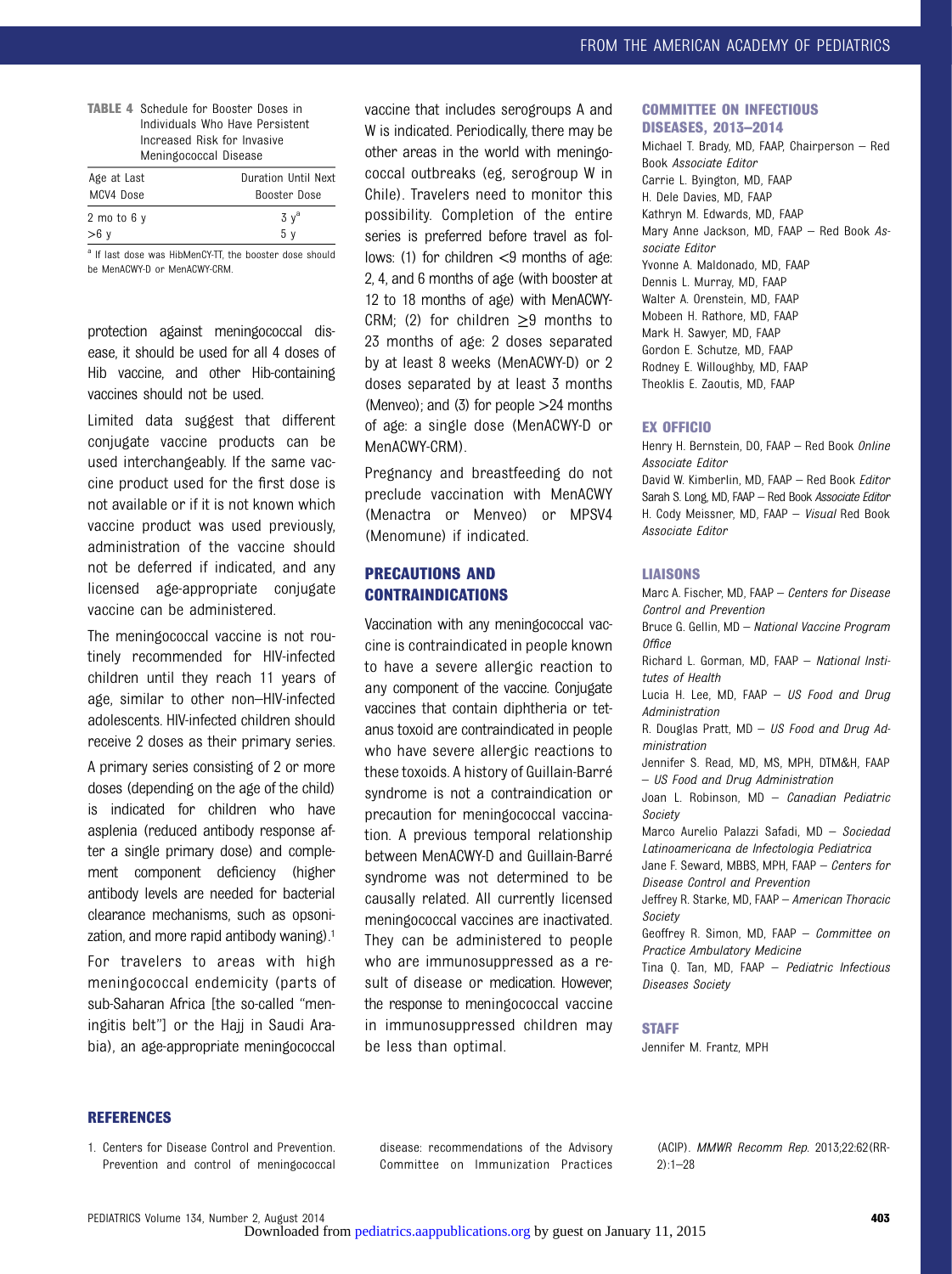#### DOI: 10.1542/peds.2014-1383 *Pediatrics*; originally published online July 28, 2014; COMMITTEE ON INFECTIOUS DISEASES **Updated Recommendations on the Use of Meningococcal Vaccines**

| Updated Information $\&$<br><b>Services</b> | including high resolution figures, can be found at:<br>http://pediatrics.aappublications.org/content/early/2014/07/23<br>/peds.2014-1383                                                     |
|---------------------------------------------|----------------------------------------------------------------------------------------------------------------------------------------------------------------------------------------------|
| <b>Citations</b>                            | This article has been cited by 1 High Wire-hosted articles:<br>http://pediatrics.aappublications.org/content/early/2014/07/23<br>/peds.2014-1383#related-urls                                |
| Permissions & Licensing                     | Information about reproducing this article in parts (figures,<br>tables) or in its entirety can be found online at:<br>http://pediatrics.aappublications.org/site/misc/Permissions.xh<br>tml |
| <b>Reprints</b>                             | Information about ordering reprints can be found online:<br>http://pediatrics.aappublications.org/site/misc/reprints.xhtml                                                                   |

rights reserved. Print ISSN: 0031-4005. Online ISSN: 1098-4275. Grove Village, Illinois, 60007. Copyright © 2014 by the American Academy of Pediatrics. All and trademarked by the American Academy of Pediatrics, 141 Northwest Point Boulevard, Elk publication, it has been published continuously since 1948. PEDIATRICS is owned, published, PEDIATRICS is the official journal of the American Academy of Pediatrics. A monthly